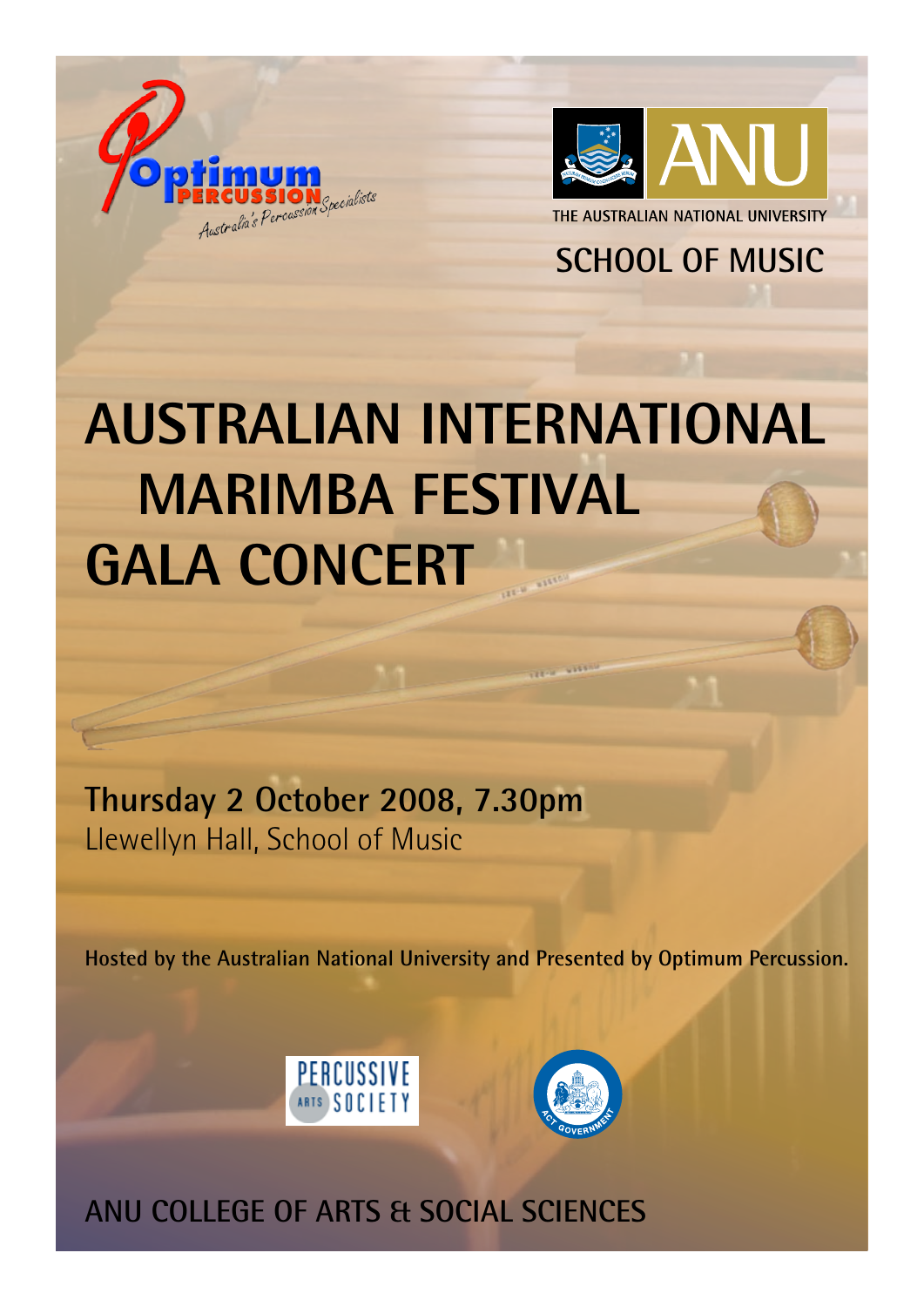## **WELCOME**

It is with great pleasure that I am able to welcome you to the Australian International Marimba Festival, 2008 Concert. The Australian International Marimba Festival was an exciting week celebrating the wonder of the Marimba. International participants experienced recitals, master classes, clinics, the Percussive Arts Society (Australian Chapter) Banquet and this evening's Gala Concert. The cornerstone of this festival is our outstanding international and national artists who have committed their time and energy to participate. In particular, I would like to welcome from the U.S.A. Gordon Stout and Kevin Bobo, and from Australia, Match Percussion (Daryl Pratt, Alison Eddington NSW), Jim Bailey (SA) and are our associated artists Jeremy Barnett (NSW), Louise Conroy (WA), Stephen Faulk (SA / Japan), Fleur Green (SA), Dr. Mary Broughton (NSW/ACT), and Eugene Ughetti (VIC).

This year our festival includes Australia<sup>1</sup>s first International Solo Marimba Competition. Marimbists competed for the first prize that consists of a \$1000 cash prize and a solo performance on the Australian International Marimba Festival Gala concert in Llewellyn Hall.

I am also especially honored to be associated with Carolyn and Allan Watson and Optimum Percussion. It is this long-standing friendship between the Australian National University and Optimum Percussion that allows this festival to take place.



#### **Gary France**

Artistic and Educational Director Australian International Marimba Festival 2008

We are very proud once more to be able to present a national marimba event in partnership with Gary France and the Australian National University. Our marimba school in April 2001 with Leigh Howard Stevens as our special guest was an exciting and memorable occasion. We are sure, looking at the talent assembled, that this week will also prove to be a stimulating and valuable time for us all.

As well as providing professional percussion instruments to orchestras, high schools and performers, Optimum Percussion also provides a huge range of classroom percussion instruments for kindergartens and primary schools throughout Australia and Asia. We started running events for these school aged and tertiary students to provide opportunities for performance. This year, we held the ninth Australian Percussion Eisteddfod in Melbourne taking it from our Sydney venue for the first time.

Our 2001 marimba school included the first national marimba orchestra concert which was a special experience and created a great sense of community.

This year's event is a "Festival" and by broadening the activities and inviting members of staff from all over Australia to join with our two international artists, we foresee a great opportunity for this sense of community to build and continue into the future.

We would like to thank Gary France for his vision in creating this festival platform and we join with him in his passion for teaching, performing and encouraging percussion in Australia.

We would like to welcome you all to this Gala Concert, the finale of the festival.

**Carolyn and Allan Watson** Optimum Percussion



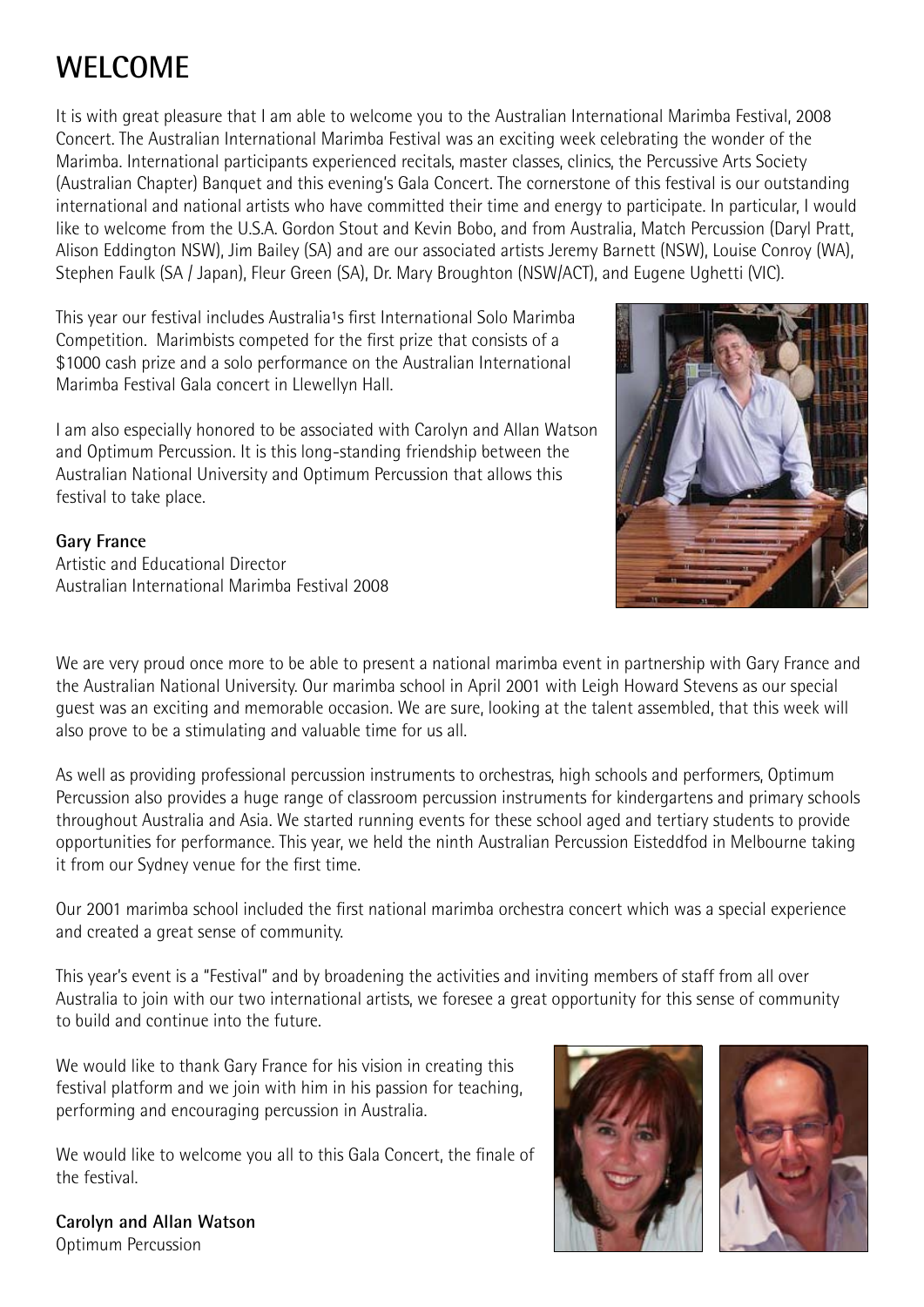## **PROGRAM**

*Three Moves for Marimba* **Paul Lansky**

1. Hop

**First prize winner, Australian International Marimba Festival 2008 Solo Marimba Competition, Paul Lin.** 

*Boboland* **Kevin Bobo Kevin Bobo with Jeremy Barnett, Eugene Ughetti, Mary Broughton and Louise Conroy**

*Choro's* **Augusto Marcellino** Choro No.3, 1, 9 **Gordon Stout with Gary France and James Bailey**

#### **INTERVAL**

**The Australian International Marimba Festival Orchestra.**  Conductors: Gordon Stout and Gary France. Program to be selected from the following:

*Hail Mary* **Kreutz**

*Sabre Dance from Gayne Ballet* **Khatchaturian/Peters**

*Adagio from Symphony No. 3* **Camille Saint - Saens/Gibson**

*Endless Mountains Wooden* **Stout**

*Marriage of Figaro* **Mozart/Musser**

*Andante fro Symphony No. 5* **Tchaikovsky/Muser**

*Finlandia* **Sibelius/Musser**

*Dance of the Comedians* **Smetana/Musser**

*Ballet of the Unhatched Chicks* **Mussorgsky/Peters**

#### **KEVIN BOBO**

Nationally and Internationally acclaimed soloist, recitalist, clinician and orchestral percussionist, Kevin Bobo is currently serving as Associate Professor of Music (Percussion) at the Indiana University Jacobs School of Music. He holds a bachelor's degree from Wichita State University where he studied with J.C. Combs and a master's degree from Ithaca College where he studied with Gordon Stout. In addition to performing solo recitals, concertos and clinics at major universities and percussion festivals nation wide, Kevin has performed at several Percussive Arts Society International Conventions. He has also performed at the 19th, 26th & 29th Leigh Howard Stevens Summer Marimba Seminars in Asbury Park, New Jersey, the Bellingham Festival of Music in Bellingham, Washington, the Pzsaislis Music Festival in



Kaunas, Lithuania, the PerKumania Festival in Paris, France, and the 12th and 13th International Festivals of Percussion in San Juan, Puerto Rico. He has also performed as a soloist in Italy, Latvia, the Czech Republic, Singapore, and at the 3rd International Seminar of Percussion in Mexico City, Mexico.

In addition to being an active performer, Kevin is also an active composer with numerous compositions published through Studio 4 Music, PercMaster Publications and Keyboard Percussion Publications. He has also been recorded on several albums with internationally recognized artists as well as having released two solo marimba recordings Marimba Jambalaya and Chronicles. Kevin has been performing on Malletech marimbas since 1997 and Zildjian Cymbals since 2001.